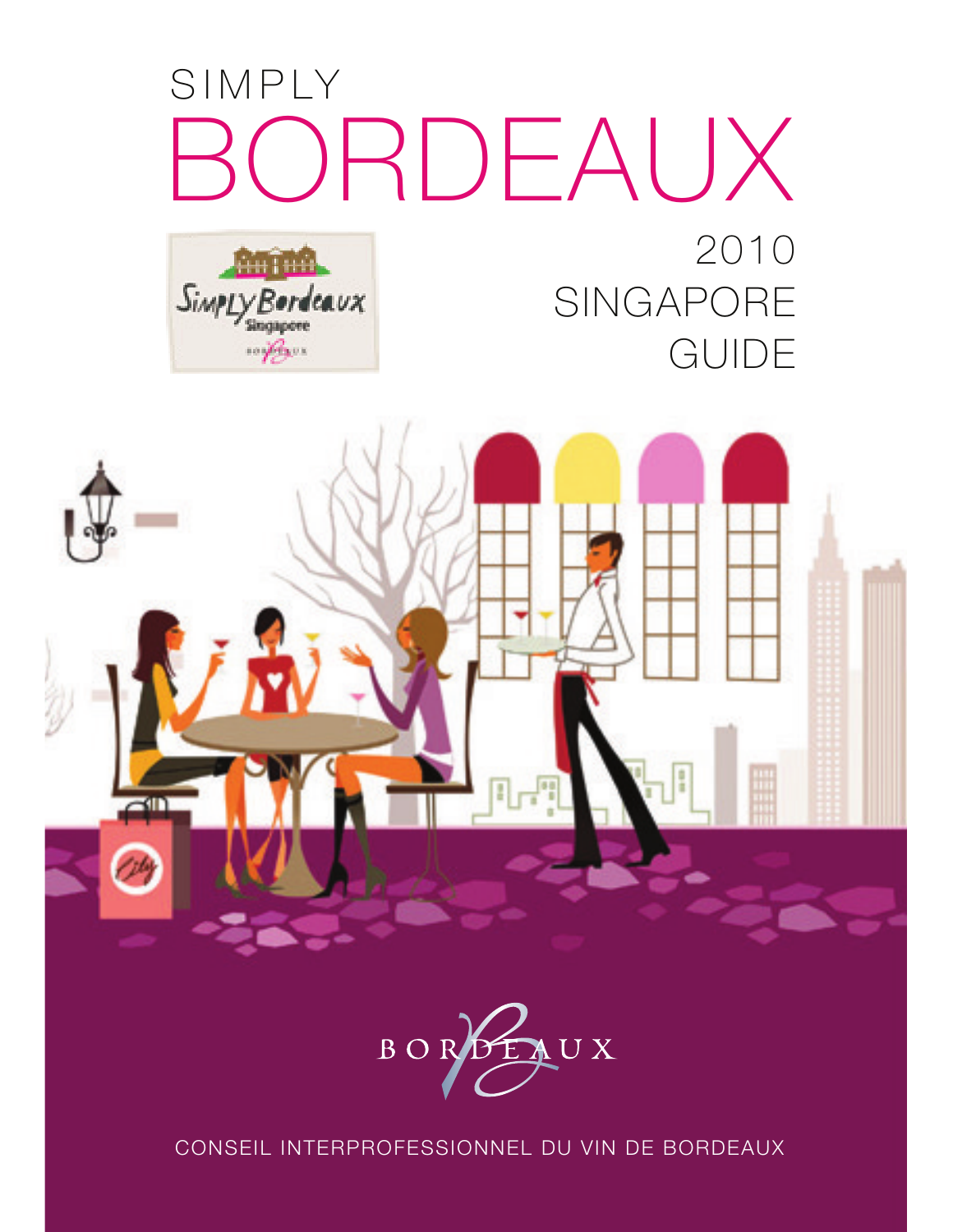# **DEaUx ReGION** R

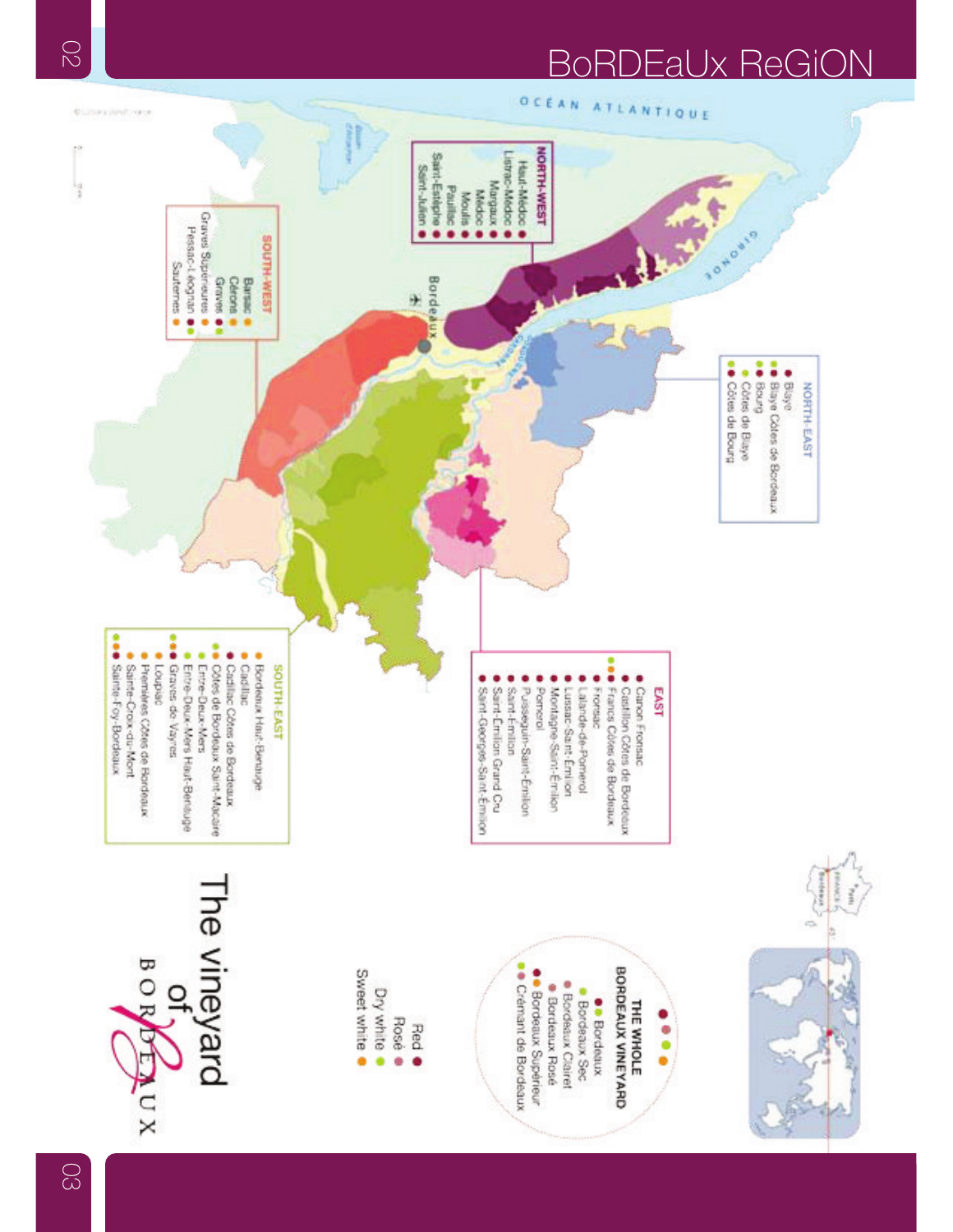- -
	- Dry White
	- 12 Rosé
	- 13 Red
	- 28 Sweet White
- 30 ACKNoWLeDGEMeNT
- 32 LiSTiNG SiNGaPORe iMPoRTeRS
	- 34 iNDex

<p>100 BoRDEalX Wilkes</p>\n<table>\n<tbody>\n<tr>\n<th>100 BoRDEalX Wilges</th>\n<th>5 percent of which is the classical growth, but you can generally age for them.</th>\n</tr>\n<tr>\n<td>100 BoRDEalX Wilges</td>\n<td>100 BoRDEalX Wilges</td>\n</tr>\n<tr>\n<td>100 BoRDEalX Wilges</td>\n<td>100 BoRDEalX Wilges</td>\n</tr>\n<tr>\n<td>100 BoRDEalX Wilges</td>\n<td>100 BoRDEalX Wilges</td>\n</tr>\n<tr>\n<td>100 BoRDEalX Wilges</td>\n<td>100 BoR Vou don't have to be an expert to have heard about Bordeaux, but you<br>
might be surprised to discover the wide diversity of wines this region<br>
can offer: classic or modern, world-class cellar star or everyday sipper,<br>
Bord

associate with the region.

In other words, there's a multitude of Bordeaux out there beyond the Classified Growth we all wish we were drinking! Affordable red Bordeaux wines retail for \$20 to \$60 that you can generally age for at least 5 years.

In early April 2010, a panel of experienced wine professionals based in Singapore, blind-tasted some red, rosé, white, sparkling and sweet Bordeaux wines, all nominated by importers around town, and carefully selected 74 labels of distinguished quality, diversity and affordability.

This guide has been especially created for you. Go through the pages and discover this selection of 74 wines, all priced from S\$20 to S\$60 selected just for you - Singaporean consumers.

We hope it will help you better understand Bordeaux and discover its flavour, style and accessibility, not only reserved for those who can sniff the difference between 2 vintages and 2 appellations!

For more information, please refer to the Wine Merchant's list at the end of the guide.

May you discover and find the pleasures that Bordeaux's heritage and wine-making techniques have to offer!

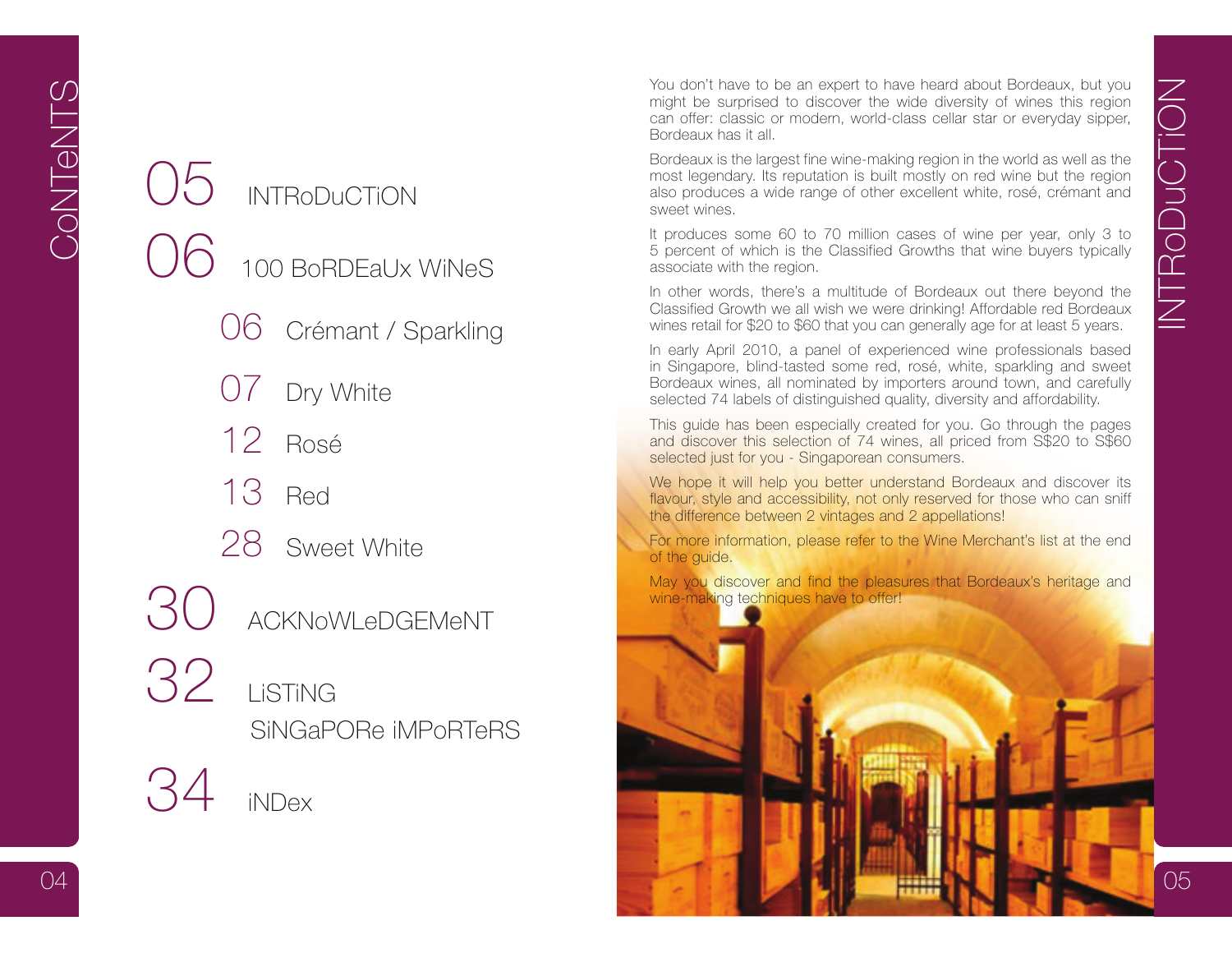ACKNoWLeDGEMeNT Leena Ng is the Editor for Wine & Dine, Asia's foremost publication specialising in gourmet dining and fine wines founded over 26 years Hwee Peng, CSW wine an award-winning journalist, as well as an experienced and well-qualified wine professional. Lim's qualifications include an International Higher Certificate in Wines & Spirits from WSET; an accredited International Bordeaux Wine Educator, as well as accredited Burgundy Wine Educator and Burgundy Wine Ambassador.

Lim is also a Certified Specialist in Wines (CSW) awarded by the Society of Wine Educators, USA, and obtained a Napa Valley wine certification by Napa Valley Vintners Association; he is also active in the international wine judging circuit, namely Cata d'Or (Chile and Argentina), Michelangelo (South Africa) and the Royal Melbourne Wine Show (Australia). In 2009, Lim was selected as the first South-East Asian to attend the prestigious Landmark in Barossa Valley, Australia. (More info of Lim Hwee Peng, CSW can be found in www.winecraftmktg.com)

## ..........................



ago. She has been a lifestyle journalist for more than 10 years and has launched and contributed to a number of publications in Singapore and overseas. Apart from magazines, Leena has also authored several children's reference books published by Times Publications. Leena graduated with Bachelor of Arts (Professional Communications) from the Royal Melbourne Institute of Technology (RMIT) University and holds a Master of International Studies from the University of Sydney and a Bachelor of Laws LLB from Australian Wine Tutorial held the University of London.

She was finalist for several nominations at the World Gourmet Summit 'Awards of Excellence' in 2007 and 2008, and is regularly invited to sit on the jury of local and international food and wine competitions, such as the Tower Club Wine Awards, Singapore Sun Festival, Vinitaly International Wine Competition. She was most recently a guest judge for the Singapore championships of the Diageo World Class global bartending competition. ..........................

# Jen Shek Voon



# **BORDEAUX** 2010

Jen Shek Voon is the founding Chairman of the Slow Food Convivium Society (Singapore), and is a member of several international organisations, including the Commanderie de Bordeaux Singapore, the International Wine & Food Society and the Confrerie des Chevaliers du Tastevin Singapore.

Jen is also the Wine Correspondent of the Prestige Lifestyle Magazine from 2000, and has acted as a Jury Member in a number of wine competitions.

### . . . . . . . . . . . . . . . . . . . . . . . .



## **BORDEAUX** 2010

Maximilien graduated Sommelier in 1998 after training in the Hotel De Crillon, Paris, under his mentor, Frederic Lebel, Chef Sommelier of Les Ambassadeurs. Since, Max worked around the globe including the US, where he was in Paul Bocuse's, Florida, before returning to France to be the 2nd sommelier in Restaurant Arpege. In 2001, Max came to Singapore for the position of sommelier in Les Amis. Before opening the Le Bistrot Du Sommelier, he was working with II Lido from its opening phase onwards. Apart from restaurants Max has also held sales and advisory positions in the wine trade industry.

 opened Le Bistrot Du Sommelier, having decided he wanted to open a place with a traditional French approach but also with an original twist, where people can gather for a warm, cosy experience, eating hearty food and drinking high quality wines from an outstanding selection and at low wine tuitions and tastings, wine dinners with high profile winemakers, in their private room. His life is centered around his wines, Max is literally a wineyard trotter, having visited over a hundred winemakers on site in France, Italy, US and Australia, and still counting!..........................



# **BORDEAUX** 2010

Timothy Goh, Chef Sommelier for the Les Amis Group and Maitre D' of Les Amis, has been thrice voted the Sommelier of the Year at in Wine. Liong is one of the the World Gourmet Summit Awards of Excellence from of the Singapore Sommelier 2008 to 2010 and also the Association. Manager of the Year in ..........................

Roughly a year ago, Max 2009 and 2010. His passion for the trade has brought him far and made him one of the most prolific sommeliers in Singapore. Timothy's unassuming and discreet service is key to leaving each guest with a memorable experience.

## ..........................

T.C Liong



## **BORDEAUX** 2010

As the Assistant Food and Beverage Director of The American Club, Liong's portfolio includes wine purchasing, conducts wine training for staff, organizing wine tasting/dinner events, and maintaining the club's wine list. After gaining an International Higher Certificate in Wines & Spirits from WSET (London), he furthered his wine education with certificate from Society of Wine Educators as a CSW, Certified Specialist founding committee member